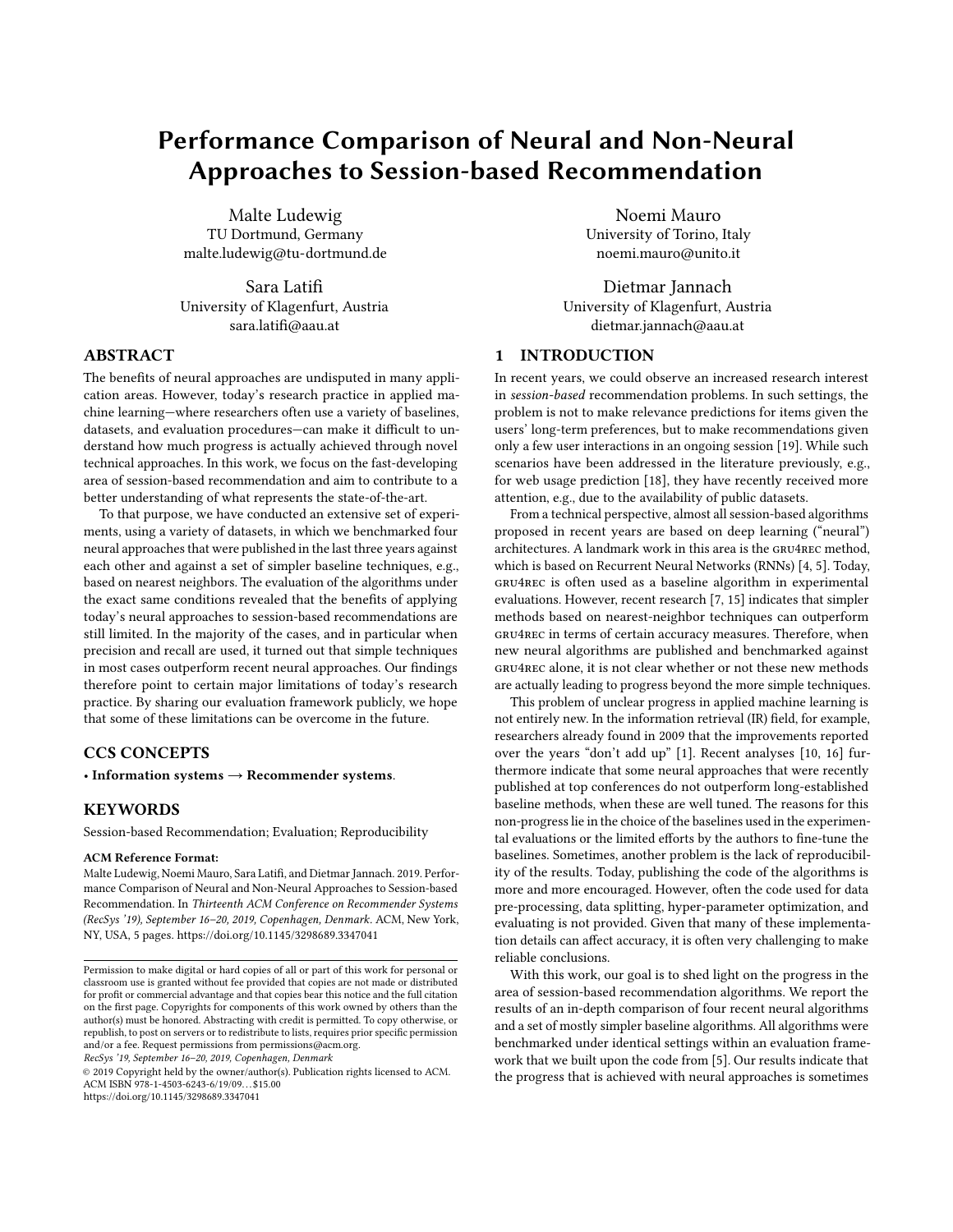RecSys '19, September 16-20, 2019, Copenhagen, Denmark Ludewig et al. (2014) and the United States of the United States and Ludewig et al.

very limited, and that well-tuned baselines often outperform even the latest complex models.

Generally, these observations call for improved research practices, as discussed previously in [\[12\]](#page-4-10). The availability of an evaluation environment for reproducible research can be one piece of this puzzle. We therefore publicly share our evaluation framework, which includes also code for data splitting, hyper-parameter optimization and a number of additional metrics.

# 2 BENCHMARKED ALGORITHMS

We have considered the four neural approaches shown in Table [1](#page-1-0) in our comparison. We selected them by systematically scanning the proceedings of top-ranked conference series of the last three years. We only included works for which the source code was available and which did not use side information.

Table 1: Neural Recommendation Strategies

<span id="page-1-0"></span>

| GRU4REC<br>(ICLR'16,          | GRU4REC [5] was the first neural approach that employed<br>RNNs for session-based recommendation. The technique was |
|-------------------------------|---------------------------------------------------------------------------------------------------------------------|
| CIKM'18)                      | later on improved using more effective loss functions [4].                                                          |
| <b>NARM</b>                   | This model extends GRU4REC and improves its session model-                                                          |
| (CIKM'17)                     | ing with the introduction of an attention mechanism. This                                                           |
|                               | also proved to be advantageous in the NLP field [8].                                                                |
| <b>STAMP</b>                  | In contrast to NARM, this model does not rely on an RNN                                                             |
| (KDD'18)                      | anymore. Instead, the session is modeled solely with an at-                                                         |
|                               | tention mechanism in order to improve both effectiveness                                                            |
|                               | and efficiency [13].                                                                                                |
| <b>NEXTITNET</b><br>(WSDM'19) | This recent model also discards RNNs to model user ses-                                                             |
|                               | sions. In contrast to STAMP, convolutional neural networks                                                          |
|                               | are adopted with a few domain-specific enhancements [21].                                                           |

As baselines we use the five techniques that were also used in [\[15\]](#page-4-6), as well as a recent, more complex approach based on con-text trees (CT) [\[17\]](#page-4-14). All baselines methods shown in Table [2](#page-1-1) have the advantage that they can take new interactions immediately into account without retraining, and they only have a small set of parameters to tune. Furthermore, scalability can be ensured for the neighborhood-based techniques through adequate sampling as discussed in [\[7\]](#page-4-5). We initially considered additional neural approaches such as [\[2,](#page-4-15) [9,](#page-4-16) [11,](#page-4-17) [14\]](#page-4-18), but we did not include them in our evaluation for different reasons, e.g., because the source code was not available, or the algorithm also uses side information. We also did not consider sequential approaches like [\[3,](#page-4-19) [6,](#page-4-20) [20\]](#page-4-21), because they are not really designed for session-based scenarios or require user IDs in the datasets.

#### Table 2: Baseline Strategies

<span id="page-1-1"></span>

| AR    | Learns and applies association rules of size two. Works by simply                      |
|-------|----------------------------------------------------------------------------------------|
|       | counting pairwise item co-occurrences in the training sessions.                        |
| SR    | Similar to AR, but learns <i>sequential</i> rules of size two, <i>i.e.</i> , it counts |
|       | how often one item appeared after another (possibly with ele-                          |
|       | ments in between) in the training sessions.                                            |
| S-KNN | A session-based nearest-neighbor technique. Every item in the                          |

session is assumed to be equally important when computing similarities.

- vs-knn Like s-knn, but uses a similarity function that puts more emphasis on the more recent events in a session.
- cr This technique is based on context trees. It is non-parametric and showed promising results in [\[17\]](#page-4-14).

### 3 DATASETS AND EVALUATION APPROACH

#### 3.1 Datasets

We conducted experiments with seven datasets, four from the ecommerce domain and three from the music domain, see Table [3.](#page-1-2) Six of these datasets are publicly available. These datasets were also used for the comparison of algorithms in [\[8,](#page-4-11) [15\]](#page-4-6) and [\[13\]](#page-4-12).

| <b>Table 3: Datasets</b> |  |  |  |  |
|--------------------------|--|--|--|--|
|--------------------------|--|--|--|--|

<span id="page-1-2"></span>

| RSC15   | E-commerce dataset used in the 2015 ACM RecSys Challenge.    |
|---------|--------------------------------------------------------------|
|         |                                                              |
| RETAIL  | An e-commerce dataset from the company Retail Rocket.        |
| DIGI    | An e-commerce dataset shared by the company Diginetica.      |
| ZALANDO | A non-public dataset consisting of interaction logs from the |
|         | European fashion retailer Zalando.                           |
| 30MU    | Music listening logs obtained from Last.fm.                  |
| NOWP    | Music listening logs obtained from Twitter.                  |
| AOTM    | A public music dataset containing music playlists.           |
|         |                                                              |

Some previous works on session-based recommendation use a single training-test split in their evaluation or very small subsets of the original datasets (e.g., only 1/64 of the RSC15 dataset) [\[4,](#page-4-3) [5,](#page-4-4) [8,](#page-4-11) [13\]](#page-4-12). In our work, we followed the approach of [\[15\]](#page-4-6) and created, for each dataset, five subsets contiguous in time to be able to make multiple measurements in order to minimize the risk of random effects. Table [4](#page-1-3) shows the average characteristics of these multiple subsets. Pointers to the resulting datasets and the train-test splits used in the experiments can be found online<sup>[1](#page-1-4)</sup>, together with the code of our evaluation framework. For all datasets, we removed sessions that contained only one interaction.

<span id="page-1-3"></span>Table 4: Characteristics of the datasets. The values are averaged over all five splits.

| Dataset         | RSC15 | RETAIL | DIGI | ZALANDO | 30MU  | <b>NOWP</b>      | <b>AOTM</b> |
|-----------------|-------|--------|------|---------|-------|------------------|-------------|
| Actions         | 5.4M  | 210k   | 264k | 4.5M    | 640k  | 271k             | 307k        |
| Sessions        | 1.4M  | 60k    | 55k  | 365k    | 37k   | 27k              | 22k         |
| <b>Items</b>    | 29k   | 32k    | 32k  | 189k    | 91k   | 75k              | 91k         |
| Days covered    | 31    | 27     | 31   | 90      | 90    | 90               | 90          |
| Actions/Session | 3.95  | 3.54   | 4.78 | 12.43   | 17.11 | 10.04            | 14.02       |
| Items/Session   | 3.17  | 2.56   | 4.01 | 8.39    | 14.47 | 9.38             | 14.01       |
| Actions/Day     | 175k  | 8k     | 8.5k | 50k     | 7k    | 3.0 <sub>k</sub> | 3.4k        |
| Sessions/Day    | 44k   | 2.2k   | 1.7k | 4k      | 300   | 243              | 243         |

#### 3.2 Experimental Procedure

Hyper-Parameter Optimization. We tuned the hyper-parameters for all methods for each dataset systematically, using a subset of the training data—covering the same amount of days as the test set—for validation. As the training process can be time-consuming and the parameter space is large, we applied a random optimization approach with 100 iterations as in [\[4,](#page-4-3) [8,](#page-4-11) [13\]](#page-4-12) (50 iterations for narm) to find a suitable set of parameters. All models were optimized for the Mean Reciprocal Rank (MRR@20). The ranges and the final values of the hyper-parameters for each dataset can be found online.

Protocol and Metrics. Similar to [\[4,](#page-4-3) [5\]](#page-4-4) and other works, we used the last  $n$  days of each dataset as test data and the rest for training. For each session in the test data, we incrementally "revealed" one interaction after the other. After each revealed interaction, we

<span id="page-1-4"></span><sup>1</sup><https://rn5l.github.io/session-rec/index.html>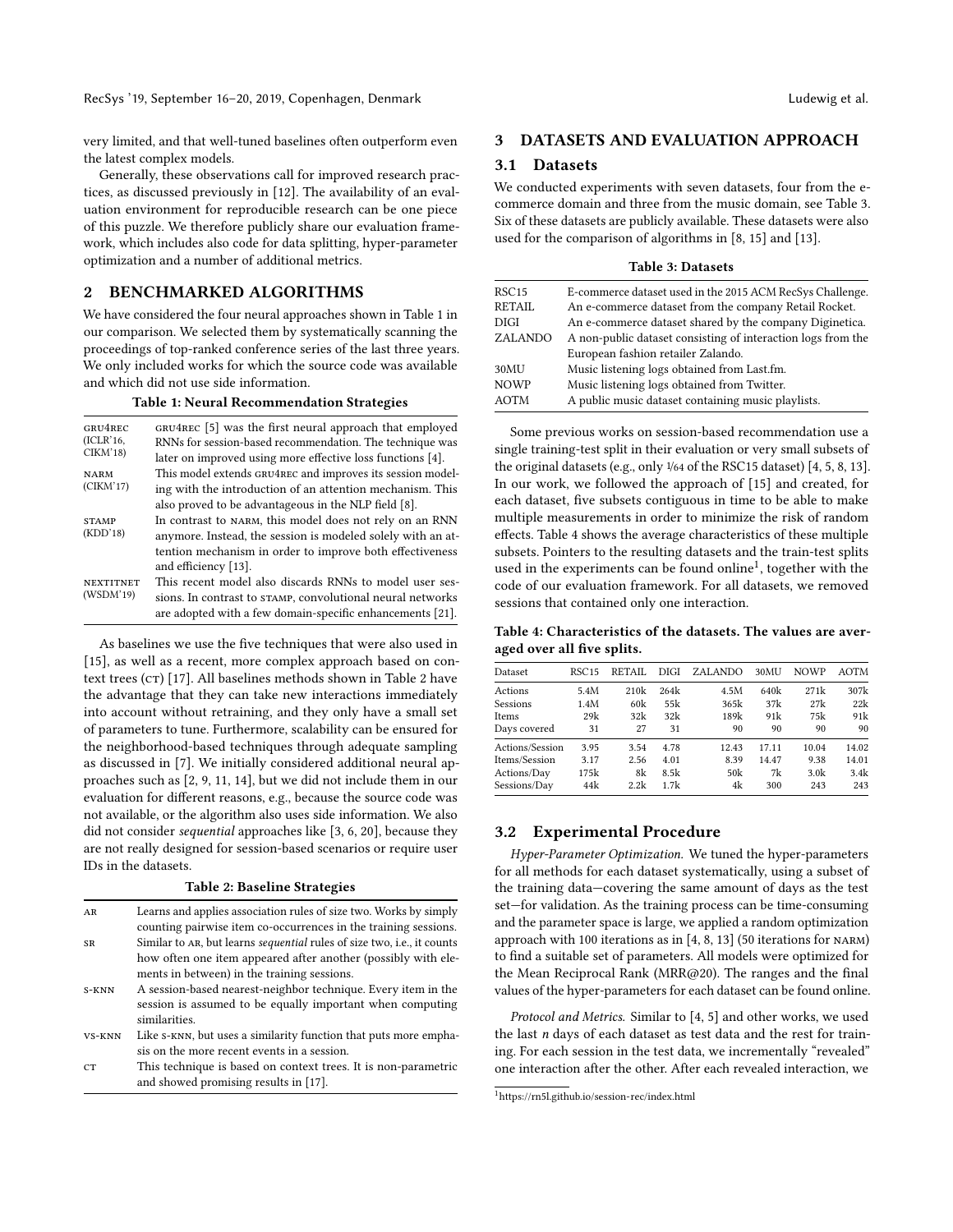Performance Comparison of Neural and Non-Neural Approaches to Session-based Recommendation **RecSys** '19, September 16–20, 2019, Copenhagen, Denmark

computed recommendation lists and then compared the recommendations with the still hidden elements in the session.

In [\[5\]](#page-4-4), where gru4rec was proposed, and in subsequent works, the evaluation procedure is based on measuring to what extent an algorithm is able to predict the immediate next item in a session. Their corresponding measurement of the Hit Rate (HR@20) and the MRR@20 is therefore based on the existence of this next item in a given top-n recommendation list. In reality, however, usually more than one item is shown and being able to identify more than one relevant item for a given session is typically favorable over just predicting the immediate next one correctly. In this work, we therefore focus on traditional precision, recall, and mean average precision (MAP) measures, which consider all items that appear in the currently hidden part of the session as relevant. As the neural approaches are not explicitly designed to predict multiple items and for the sake of completeness, we report both types of measurements.

#### 4 RESULTS

E-Commerce Domain. Table [5](#page-2-0) shows the results for the domain of e-commerce.<sup>[2](#page-2-1)</sup> On the RETAIL and the DIGI dataset, the nearest neighbor methods led to the highest accuracy results—averaged across folds—on all measures. For the ZALANDO dataset, neighborhood methods were again best, except for the MRR. The differences to the best complex model are in many cases significant.

Only for the RSC15 dataset we can observe that a neural method (narm) is able to consistently outperform our best baseline vs-knn on all measures. Interestingly, however, it is one of the earlier neural methods in this comparison. The results for the RSC15 dataset are generally different from the other results. The CT method, for example, was very competitive on the MRR for this dataset. STAMP, while being a very recent method, was not among the top performers except for this dataset. Given these observations, it seems that the RSC15 dataset has some unique characteristics that are different from the other e-commerce datasets.

For the larger ZALANDO and RSC15 datasets, we do not include measurements for the most recent NEXTITNET method. We found that the method does not scale well and we could not complete the hyper-parameter tuning process within weeks on our machines (also for two music datasets).

Music Domain. Table [6](#page-3-0) shows the results for the music domain. The results are mostly aligned with the e-commerce results. On all datasets, the nearest-neighbor methods outperform all other techniques on precision, recall, MAP, and the hit rate. In terms of the MRR measure, the non-neural  $c\tau$  method consistently leads to the highest values. The simple sr method is again competitive in terms of the MRR, and gru4rec as well as narm are again among the top-performing neural approaches. The neighborhood methods in all cases are not in the leading positions in terms of the MRR and even lead to the lowest MRR performance on the AOTM dataset. The stamp method can consistently be found at the lower ranks in this comparison.

<span id="page-2-0"></span>Table 5: Results for e-commerce datasets. The best values obtained for complex models and baselines are highlighted.<sup>2</sup>

| Metrics          | MAP@20     | P@20              | R@20       | HR@20      | MRR@20     |
|------------------|------------|-------------------|------------|------------|------------|
|                  |            | <b>RETAIL</b>     |            |            |            |
| S-KNN            | 0.0283     | 0.0532            | 0.4707     | 0.5788     | 0.3370     |
| VS-KNN           | 0.0278     | 0.0531            | 0.4632     | 0.5745     | 0.3395     |
| GRU4REC          | 0.0272     | 0.0502            | 0.4559     | 0.5669     | 0.3237     |
| <b>NARM</b>      | 0.0239     | 0.0440            | 0.4072     | 0.5549     | 0.3196     |
| <b>STAMP</b>     | 0.0229     | 0.0428            | 0.3922     | 0.4620     | 0.2527     |
| AR               | 0.0205     | 0.0387            | 0.3533     | 0.4367     | 0.2407     |
| SR               | 0.0194     | 0.0362            | 0.3359     | 0.4174     | 0.2453     |
| <b>NEXTITNET</b> | 0.0173     | 0.0320            | 0.3051     | 0.3779     | 0.2038     |
| CT               | 0.0162     | 0.0308            | 0.2902     | 0.3632     | 0.2305     |
|                  |            | DIGI              |            |            |            |
| S-KNN            | $**0.0255$ | $*0.0596$         | $**0.3715$ | $*0.4748$  | 0.1714     |
| VS-KNN           | 0.0249     | 0.0584            | 0.3668     | 0.4729     | $**0.1784$ |
| GRU4REC          | 0.0247     | 0.0577            | 0.3617     | 0.4639     | 0.1644     |
| <b>NARM</b>      | 0.0218     | 0.0528            | 0.3254     | 0.4188     | 0.1392     |
| <b>STAMP</b>     | 0.0201     | 0.0489            | 0.3040     | 0.3917     | 0.1314     |
| AR               | 0.0189     | 0.0463            | 0.2872     | 0.3720     | 0.1280     |
| SR               | 0.0164     | 0.0406            | 0.2517     | 0.3277     | 0.1216     |
| <b>NEXTITNET</b> | 0.0149     | 0.0380            | 0.2416     | 0.2922     | 0.1424     |
| CT               | 0.0115     | 0.0294            | 0.1860     | 0.2494     | 0.1075     |
|                  |            | ZALANDO           |            |            |            |
| VS-KNN           | 0.0158     | 0.0740            | $**0.1956$ | $**0.5162$ | 0.2487     |
| S-KNN            | 0.0157     | 0.0738            | 0.1891     | 0.4352     | 0.1724     |
| <b>NARM</b>      | 0.0144     | 0.0692            | 0.1795     | 0.4598     | 0.2248     |
| GRU4REC          | 0.0143     | 0.0666            | 0.1797     | 0.4925     | 0.3069     |
| SR               | 0.0136     | 0.0638            | 0.1739     | 0.4824     | 0.3043     |
| AR               | 0.0133     | 0.0631            | 0.1690     | 0.4665     | 0.2579     |
| CT               | 0.0118     | 0.0564            | 0.1573     | 0.4561     | 0.2993     |
| <b>STAMP</b>     | 0.0104     | 0.0515            | 0.1359     | 0.3687     | 0.2065     |
|                  |            | RSC <sub>15</sub> |            |            |            |
| <b>NARM</b>      | $**0.0357$ | $**0.0735$        | $**0.5109$ | $*0.6751$  | 0.3047     |
| <b>STAMP</b>     | 0.0344     | 0.0713            | 0.4979     | 0.6654     | 0.3033     |
| VS-KNN           | 0.0341     | 0.0707            | 0.4937     | 0.6512     | 0.2872     |
| GRU4REC          | 0.0334     | 0.0682            | 0.4837     | 0.6480     | 0.2826     |
| <b>SR</b>        | 0.0332     | 0.0684            | 0.4853     | 0.6506     | 0.3010     |
| AR               | 0.0325     | 0.0673            | 0.4760     | 0.6361     | 0.2894     |
| S-KNN            | 0.0318     | 0.0657            | 0.4658     | 0.5996     | 0.2620     |
| CT               | 0.0316     | 0.0654            | 0.4710     | 0.6359     | 0.3072     |

Summary of Accuracy Measurements. Overall, across the domains we can observe that only in one single case—when using the RSC15 dataset—a rather early complex model was able to outperform relatively simple baselines. In the large majority of the cases in particular the neighborhood-based methods are better than newer neural approaches in terms of precision, recall, MAP, the hit rate and, in two cases also in terms of the MRR. When considering only the immediate next item for evaluation, and when using the MRR, the ranking of the algorithm often changes compared to the other measures. No consistent pattern was, however, found in terms of this measurement across the domains and datasets.

Some of the more recent approaches like NEXTITNET or STAMP often performed worse than gru4rec according to our evaluation. In the original papers, they won such a comparison, although with different data subsets and evaluation procedures as in [\[4\]](#page-4-3). In the end,

<span id="page-2-1"></span> ${\rm ^2The}$  highest value across all techniques is printed in bold; the highest value obtained by the other family of algorithms—baseline or complex model—is underlined. Stars indicate significant differences according to a Student's t-test with Bonferroni correction between the best-performing techniques from each category. <sup>∗</sup> : p<0.05, ∗∗ : p<0.01.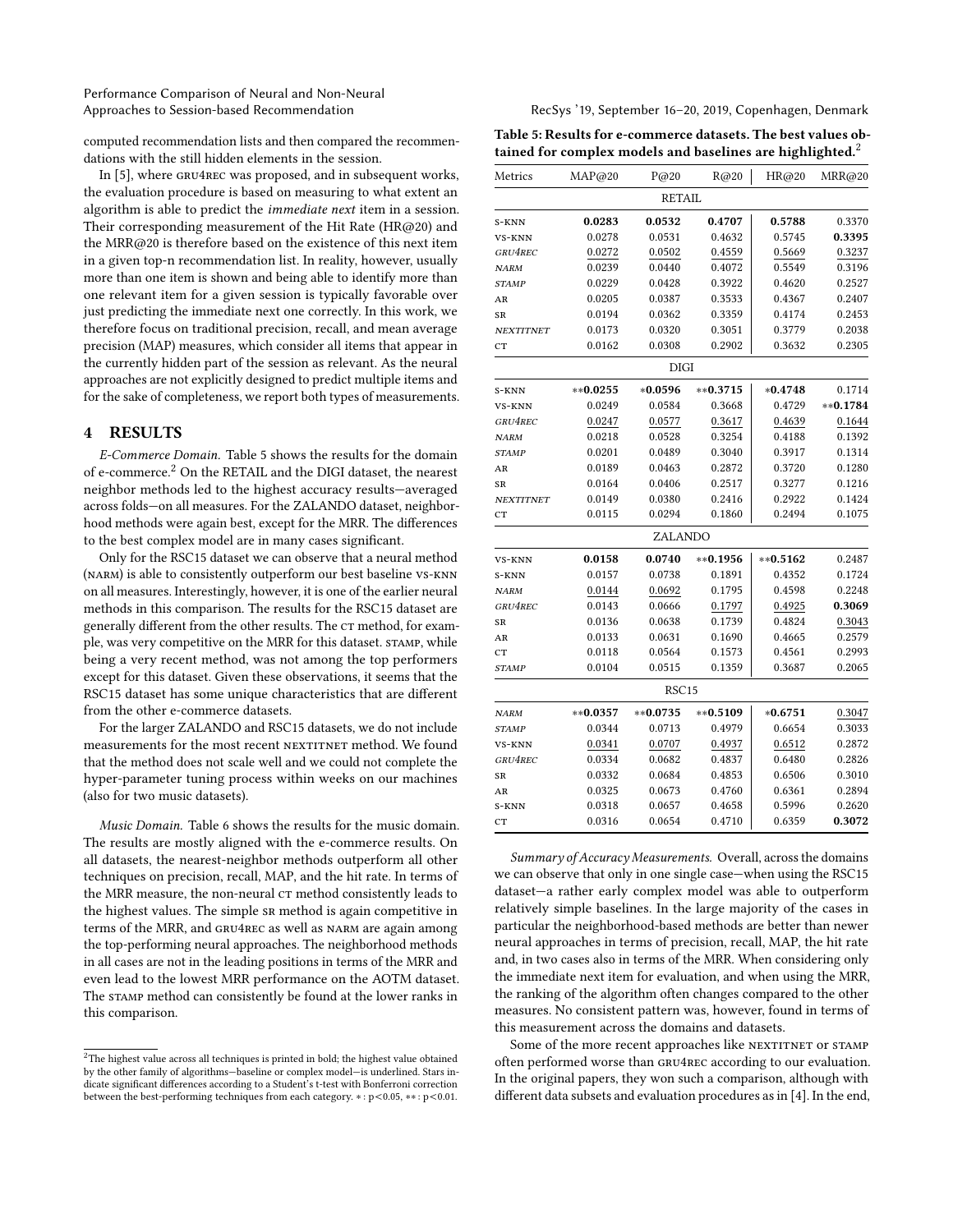RecSys '19, September 16-20, 2019, Copenhagen, Denmark Ludewig et al. (2014) and the United States and Ludewig et al.

Table 6: Results for the music domain datasets

<span id="page-3-0"></span>

| Metrics          | MAP@20     | P@20        | R@20       | HR@20          | MRR@20     |
|------------------|------------|-------------|------------|----------------|------------|
|                  |            | <b>NOWP</b> |            |                |            |
| <b>VS-KNN</b>    | $**0.0193$ | $**0.0664$  | $**0.1828$ | $*0.2534$      | 0.0810     |
| S-KNN            | 0.0186     | 0.0655      | 0.1809     | 0.2450         | 0.0687     |
| AR               | 0.0166     | 0.0564      | 0.1544     | 0.2076         | 0.0710     |
| SR               | 0.0133     | 0.0466      | 0.1366     | 0.2002         | 0.1052     |
| <b>NARM</b>      | 0.0118     | 0.0463      | 0.1274     | 0.1849         | 0.0894     |
| GRU4REC          | 0.0116     | 0.0449      | 0.1361     | 0.2261         | 0.1076     |
| <b>STAMP</b>     | 0.0111     | 0.0455      | 0.1245     | 0.1919         | 0.0897     |
| <b>CT</b>        | 0.0065     | 0.0287      | 0.0893     | 0.1679         | 0.1094     |
|                  |            | 30MU        |            |                |            |
| VS-KNN           | ** 0.0309  | ** 0.1090   | $**0.2347$ | $*$ $*$ 0.3830 | 0.1162     |
| S-KNN            | 0.0290     | 0.1073      | 0.2217     | 0.3443         | 0.0898     |
| AR               | 0.0254     | 0.0886      | 0.1930     | 0.3088         | 0.0960     |
| <b>SR</b>        | 0.0240     | 0.0816      | 0.1937     | 0.3327         | 0.2410     |
| <b>NARM</b>      | 0.0155     | 0.0675      | 0.1486     | 0.2956         | 0.1945     |
| GRU4REC          | 0.0150     | 0.0617      | 0.1529     | 0.3273         | 0.2369     |
| <b>STAMP</b>     | 0.0093     | 0.0411      | 0.0875     | 0.1539         | 0.0819     |
| <b>CT</b>        | 0.0058     | 0.0308      | 0.0885     | 0.2882         | $*0.2502$  |
|                  |            | <b>AOTM</b> |            |                |            |
| S-KNN            | $**0.0037$ | $*$ 0.0139  | $**0.0390$ | $**0.0417$     | 0.0054     |
| VS-KNN           | 0.0032     | 0.0116      | 0.0312     | 0.0352         | 0.0057     |
| AR               | 0.0018     | 0.0076      | 0.0200     | 0.0233         | 0.0059     |
| <b>SR</b>        | 0.0010     | 0.0047      | 0.0134     | 0.0186         | 0.0074     |
| <b>NARM</b>      | 0.0009     | 0.0050      | 0.0146     | 0.0202         | 0.0088     |
| CT               | 0.0006     | 0.0043      | 0.0126     | 0.0191         | $**0.0111$ |
| <b>NEXTITNET</b> | 0.0004     | 0.0024      | 0.0071     | 0.0139         | 0.0065     |
| <b>STAMP</b>     | 0.0003     | 0.0020      | 0.0063     | 0.0128         | 0.0088     |
| GRU4REC          | 0.0003     | 0.0020      | 0.0063     | 0.0130         | 0.0074     |

it seems that progress in neural session-based recommendation is still limited, and the various reported improvements over the landmark gru4rec method are seemingly not enough to consistently outperform much simpler techniques.

#### 4.1 Additional Observations

Scalability. Scalability can be an issue for some of the complex models, with gru4rec being among the faster approaches. The authors of stamp and narm, for example, use only 1/4 or 1/64 of the RSC15 dataset in their own experiments. Similarly, the largest dataset used for the evaluation of NEXTITNET has about 2 million sessions, which is a fraction of the original RSC15 dataset.

We measured the runtimes of training and prediction for all methods in all experiments. As an example, we report the results for RSC15 and ZALANDO in terms of the training time for one split and the average time needed to generate a recommendation  $\overrightarrow{\text{list}}^3$  $\overrightarrow{\text{list}}^3$ .

Methods like sr or vs-knn do not learn complex models. They only need some time to count co-occurrences or prepare data structures. Also, the CT technique can be efficiently initialized. Training gru4rec on one data split on our hardware took less than an hour. stamp needed only slightly more time than gru4rec, but narm was four times slower. Finally, the most recent convolutional NEXTITNET method seems to be limited in terms of practical applicability as it

Table 7: Running times

|                    | Training          |                   |                   | Predicting (ms) |  |  |
|--------------------|-------------------|-------------------|-------------------|-----------------|--|--|
| Algorithm          | RSC <sub>15</sub> | ZALANDO           | RSC <sub>15</sub> | ZALANDO         |  |  |
| GRU4REC (on GPU)   | 0.89 <sub>h</sub> | 1.51 <sub>h</sub> | 8.81              | 30.06           |  |  |
| STAMP (on GPU)     | 1.25h             | 7.61h             | 13.79             | 51.84           |  |  |
| NARM (on GPU)      | 4.36h             | 12.99h            | 9.72              | 28.69           |  |  |
| NEXTITNET (on GPU) | 26.39h            |                   | 8.98              |                 |  |  |
| sr (on CPU)        | 17.35s            | 21.37s            | 3.40              | 8.66            |  |  |
| VS-KNN (on CPU)    | 10.71s            | 5.48s             | 16.42             | 26.00           |  |  |
| CT (on CPU)        | 5.91m             | 2.10 <sub>h</sub> | 57.66             | 327.83          |  |  |

needs more than one day for training on a GPU even for datasets of modest size. When datasets are used that comprise a larger set of items, e.g., the one from Zalando, the performance differences are even more pronounced. The CT method is generally fast enough when predicting for the RSC15 dataset, but it slows down rapidly when the number of items increases.

Coverage and Popularity Bias. Previous work has indicated that some methods, in particular the simpler ones, can have a tendency to recommend more popular items [\[15\]](#page-4-6). At the same time, some algorithms can focus their recommendations on a small set of items that are recommended to everyone, which can be undesired in certain domains and lead to limited personalization.

To identify such potential differences, we measured the popularity bias of each algorithm by averaging the min-max normalized popularity values of the recommended items in the top-20 recommendations. Furthermore, we determined the fraction of items that ever appeared in the generated top-20 recommendations (coverage).

The general tendencies across datasets are as follows. In terms of the popularity bias,  $c\tau$  is usually very different from the other methods, and it focuses much more on popular items. For the other methods, no clear ranking was found across datasets. In many cases, however, GRU4REC is among the methods that recommend the least popular (or: most novel) items. gru4rec also often has the highest and STAMP the lowest coverage. VS-KNN is similar to the other neural approaches in terms of coverage.

# 5 CONCLUSIONS

Our work indicates that even though a number of papers on sessionbased recommendations were published at very competitive conferences in the last years, progress seems to be still limited (or only phantom progress) despite the increasing computational complexity of the models. Similar to the IR domain, one main problem seems to lie in the choice of the baselines, and our work points to a potentially major limitation of today's research practice.

A general phenomenon in that context is that previous nonneural approaches—as well as simpler methods—are often disregarded in empirical evaluations, and only neural methods are used as baselines despite their possibly unclear competitiveness.

In some papers, little is also said about hyper-parameter optimization for the baselines. In addition, the code which is used in the optimization and evaluation procedures is not always shared, making reproducibility an issue. With our work, we provide a framework based on the work from [\[5,](#page-4-4) [15\]](#page-4-6), where various algorithms can be benchmarked under the exact same conditions, using different evaluation schemes. Overall, we hope that this environment is helpful for other researchers to achieve higher levels of reproducibility and faster progress in this area.

<span id="page-3-1"></span><sup>&</sup>lt;sup>3</sup>Times were measured on a workstation computer with an Intel Core i7-4790k processor and a Nvidia Geforce GTX 1080 Ti graphics card (Cuda 10.1/CuDNN 7.5).